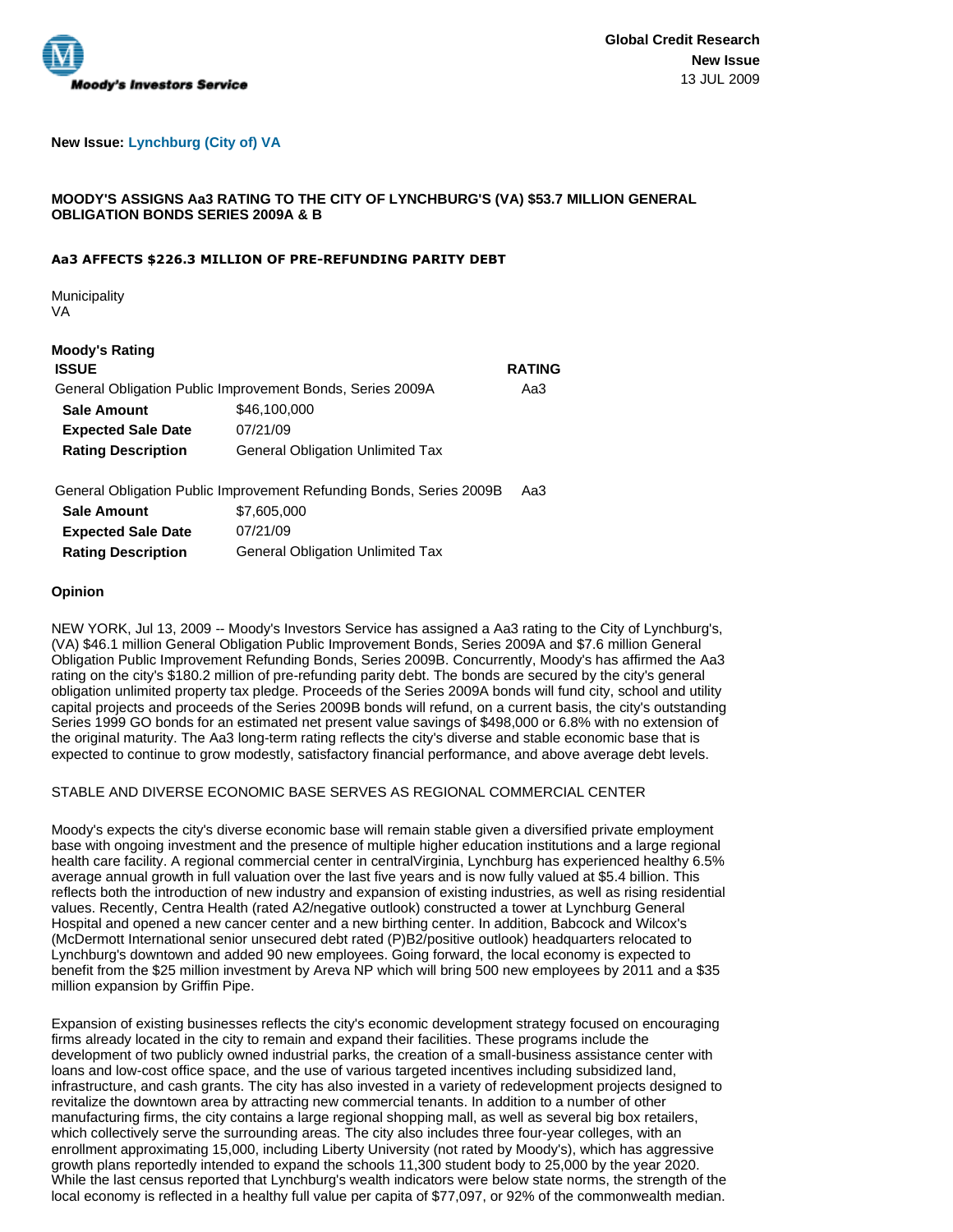Moreover, the presence of a sizable student population tends to negatively skew wealth indices.

## HISTORY OF SOLID FINANCIAL PERFORMANCE; COMPLIANCE WITH RESERVE POLICY DESPITE ANTICIPATED DRAWS

Despite anticipated reserve reductions in fiscal 2009 related to waning economically sensitive revenues and continued capital spending, the city's financial position is expected to remain healthy. Lynchburg has a history of consistently solid reserve levels, with undesignated General Fund balance averaging 14.6% of revenues over the last five years. In fiscal 2008, the city posted a modest \$1.7 million addition to fund balance, however the structural surplus was a more significant \$8.2 million given \$6.5 million transferred to city and school capital project funds. Lynchburg closed the 2008 fiscal year with a healthy \$34.5 million General Fund balance (22.1% of revenues), of which \$26 million, or 16.6% of revenues remained undesignated, well in excess of the city's 10% policy on this portion of reserves.

Fiscal 2009, ended June 30, proved to be a challenging year for many issuers due to the economic recession. Management reports economically sensitive revenues, primarily sales, meals and personal property performed \$2.75 million under budget. Given this shortfall and the budgeted use of \$16.2 million of reserves, which other favorable budgetary variances only partially replenished, General Fund balance is projected to decrease by approximately \$11 million to \$23.7 million or a still-solid pro forma 15.5% of revenues, with undesignated balances declining by \$7.6 million to \$18.4 million or a satisfactory pro-forma 12% of revenues. Of note, the decline includes a \$5.9 million transfer to the capital projects fund, as the city consistently transfers undesignated year-end reserve balances in excess of its 10% policy to this fund.

The adopted fiscal 2010 budget decreased by \$9.9 million or 6% from the 2009 budget. This was accomplished through cutting overtime funding and pay-as-you go capital expenditures, offering a retirement incentive package and increasing employee contributions for health insurance. . In addition a 5% rise in assessed value due to the biennial revaluation is expected to yield an additional \$2.4 million in property tax revenue. Moving forward, Moody's believes that slowed revenue growth will likely impact the city's ability to fund pay-as-you-go capital projects at historically strong levels, but reserve levels will remain consistent with policy objectives given the city's conservative management practices.

#### WITH SUBSTANTIAL ENTERPRISE SUPPORT, DEBT BURDEN EXPECTED TO REMAIN MANAGEABLE

Moody's believes that the city's debt burden (3.2% of full valuation), while above average, will remain manageable, despite significant additional borrowing plans, given rapid amortization of principal (60% retired within 10 years), ongoing growth in assessed valuation, and expected enterprise support of a significant portion of current and future long-term debt. The debt burden is calculated net of \$160 million of selfsupporting water and sewer debt, approximately \$60 million of which carries the city's general obligation pledge. The city's five-year \$178 million capital plan primarily consists of \$115 million for self-supporting utility projects, and the city plans to finance \$122 million with long-term debt (including \$57 million in revenue bonds). The city's water system supports outstanding general obligation debt and rates for this enterprise remain highly competitive. A substantial portion of debt has been issued to comply with the city's combined sewer overflow (CSO) special order requirements. In addition to the sizeable borrowing plans, the sewer system, although self-supporting, continues to face challenges, including growing expenditures and high rates. The city has no putable variable rate debt outstanding, but does have a minimal \$11.5 million LIBOR based line of credit outstanding, with an interest rate cap of 6%.

# KEY STATISTICS

2008 Population (estimate): 69,738 (+6.8% since 2000 census)

2009 Full Valuation: \$5.4 billion

2009 Full Value Per Capita: \$77,097

1999 Per capita income: \$18,263 (76.2% of VA; 84.6% of U.S.)

1999 Median family income: \$40,844 (75.4% of VA; 81.6% of U.S.

Debt burden: 3.2%

Payout of Principal (10 years): 60%

FY08 General Fund Balance: \$34.6 million (22.1% of General Fund revenues)

FY08 Unreserved, undesignated General Fund Balance: \$26 million (16.6% of General Fund revenues)

Post sale parity debt outstanding: \$226.3 million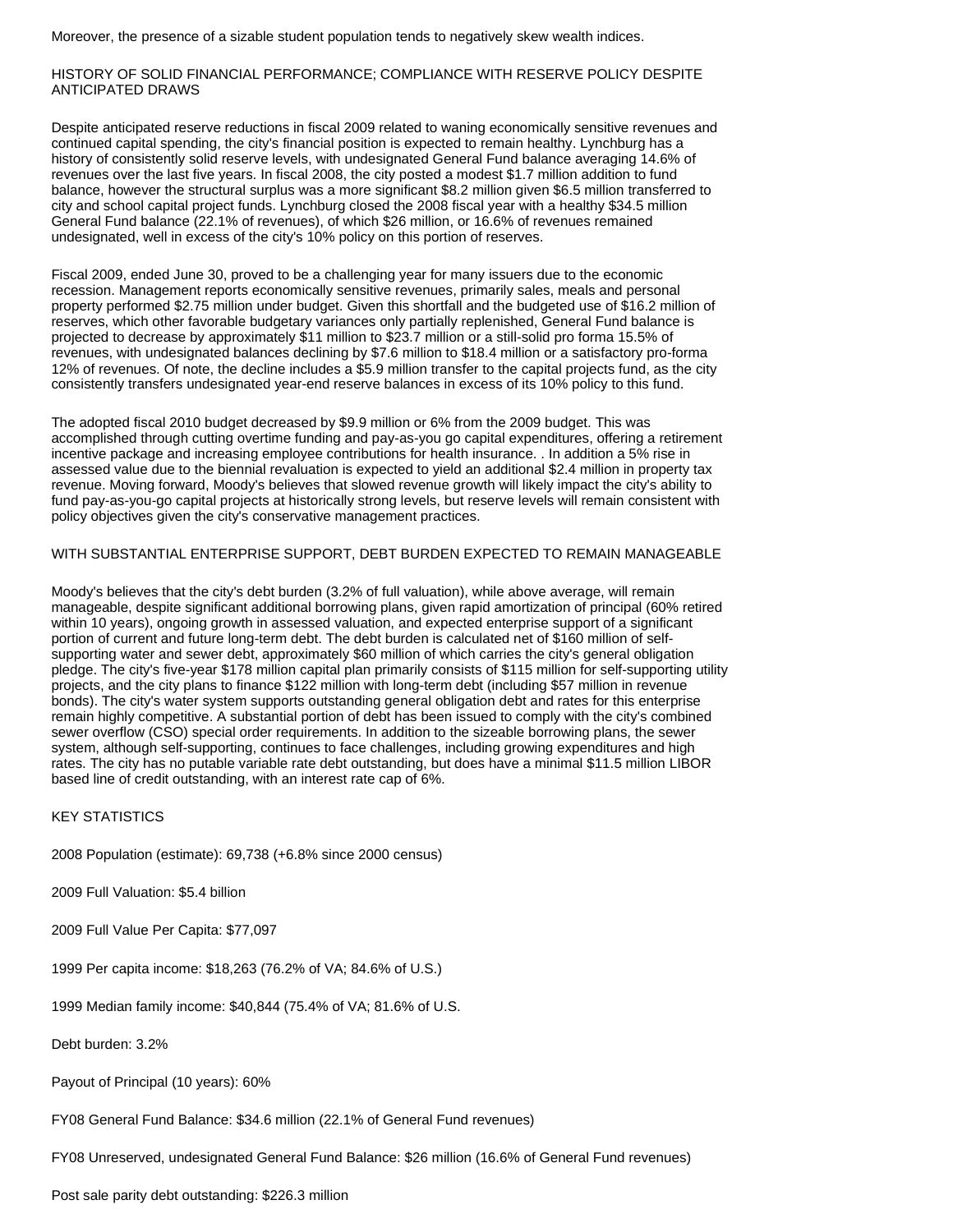# RATING METHODOLOGY USED AND LAST RATING ACTION TAKEN

The principal methodology used in rating the City of Lynchburg, (VA) General Obligation Public Improvement Bonds Series 2009A and B was "Local Government General Obligation and Related Ratings" which can be found at www.moodys.com in the Credit Policy & Methodologies directory, in the Index of Special Reports - U.S. Public Finance. Other methodologies and factors that may have been considered in the process of rating this issuer can also be found in the Credit Policy & Methodologies directory.

The last rating action on the City of Lynchburg was on July 10, 2007 when Moody's Investors Service assigned a Aa3 rating to the city's General Obligation Public Improvement Bonds, Series 2007 and the Aa3 rating on outstanding parity debt was affirmed.

#### **Analysts**

Erin Daugherty Analyst Public Finance Group Moody's Investors Service

John Medina Backup Analyst Public Finance Group Moody's Investors Service

Geordie Thompson Senior Credit Officer Public Finance Group Moody's Investors Service

#### **Contacts**

Journalists: (212) 553-0376 Research Clients: (212) 553-1653

**CREDIT RATINGS ARE MOODY'S INVESTORS SERVICE, INC.'S (MIS) CURRENT OPINIONS OF THE RELATIVE FUTURE CREDIT RISK OF ENTITIES, CREDIT COMMITMENTS, OR DEBT OR DEBT-LIKE SECURITIES. MIS DEFINES CREDIT RISK AS THE RISK THAT AN ENTITY MAY NOT MEET ITS CONTRACTUAL, FINANCIAL OBLIGATIONS AS THEY COME DUE AND ANY ESTIMATED FINANCIAL LOSS IN THE EVENT OF DEFAULT. CREDIT RATINGS DO NOT ADDRESS ANY OTHER RISK, INCLUDING BUT NOT LIMITED TO: LIQUIDITY RISK, MARKET VALUE RISK, OR PRICE VOLATILITY. CREDIT RATINGS ARE NOT STATEMENTS OF CURRENT OR HISTORICAL FACT. CREDIT RATINGS DO NOT CONSTITUTE INVESTMENT OR FINANCIAL ADVICE, AND CREDIT RATINGS ARE NOT RECOMMENDATIONS TO PURCHASE, SELL, OR HOLD PARTICULAR SECURITIES. CREDIT RATINGS DO NOT COMMENT ON THE SUITABILITY OF AN INVESTMENT FOR ANY PARTICULAR INVESTOR. MIS ISSUES ITS CREDIT RATINGS WITH THE EXPECTATION AND UNDERSTANDING THAT EACH INVESTOR WILL MAKE ITS OWN STUDY AND EVALUATION OF EACH SECURITY THAT IS UNDER CONSIDERATION FOR PURCHASE, HOLDING, OR SALE.**

© Copyright 2009, Moody's Investors Service, Inc. and/or its licensors including Moody's Assurance Company, Inc. (together, "MOODY'S"). All rights reserved.

ALL INFORMATION CONTAINED HEREIN IS PROTECTED BY COPYRIGHT LAW AND NONE OF SUCH INFORMATION MAY BE COPIED OR OTHERWISE REPRODUCED, REPACKAGED, FURTHER TRANSMITTED, TRANSFERRED, DISSEMINATED, REDISTRIBUTED OR RESOLD, OR STORED FOR SUBSEQUENT USE FOR ANY SUCH PURPOSE, IN WHOLE OR IN PART, IN ANY FORM OR MANNER OR BY ANY MEANS WHATSOEVER, BY ANY PERSON WITHOUT MOODY'S PRIOR WRITTEN CONSENT. All information contained herein is obtained by MOODY'S from sources believed by it to be accurate and reliable. Because of the possibility of human or mechanical error as well as other factors, however, such information is provided "as is" without warranty of any kind and MOODY'S, in particular, makes no representation or warranty, express or implied, as to the accuracy, timeliness, completeness, merchantability or fitness for any particular purpose of any such information. Under no circumstances shall MOODY'S have any liability to any person or entity for (a) any loss or damage in whole or in part caused by, resulting from, or relating to, any error (negligent or otherwise) or other circumstance or contingency within or outside the control of MOODY'S or any of its directors, officers, employees or agents in connection with the procurement, collection, compilation, analysis, interpretation, communication, publication or delivery of any such information, or (b) any direct, indirect, special, consequential, compensatory or incidental damages whatsoever (including without limitation, lost profits), even if MOODY'S is advised in advance of the possibility of such damages, resulting from the use of or inability to use, any such information. The credit ratings and financial reporting analysis observations, if any, constituting part of the information contained herein are, and must be construed solely as, statements of opinion and not statements of fact or recommendations to purchase, sell or hold any securities. NO WARRANTY, EXPRESS OR IMPLIED, AS TO THE ACCURACY, TIMELINESS, COMPLETENESS, MERCHANTABILITY OR FITNESS FOR ANY PARTICULAR PURPOSE OF ANY SUCH RATING OR OTHER OPINION OR INFORMATION IS GIVEN OR MADE BY MOODY'S IN ANY FORM OR MANNER WHATSOEVER. Each rating or other opinion must be weighed solely as one factor in any investment decision made by or on behalf of any user of the information contained herein, and each such user must accordingly make its own study and evaluation of each security and of each issuer and guarantor of, and each provider of credit support for,